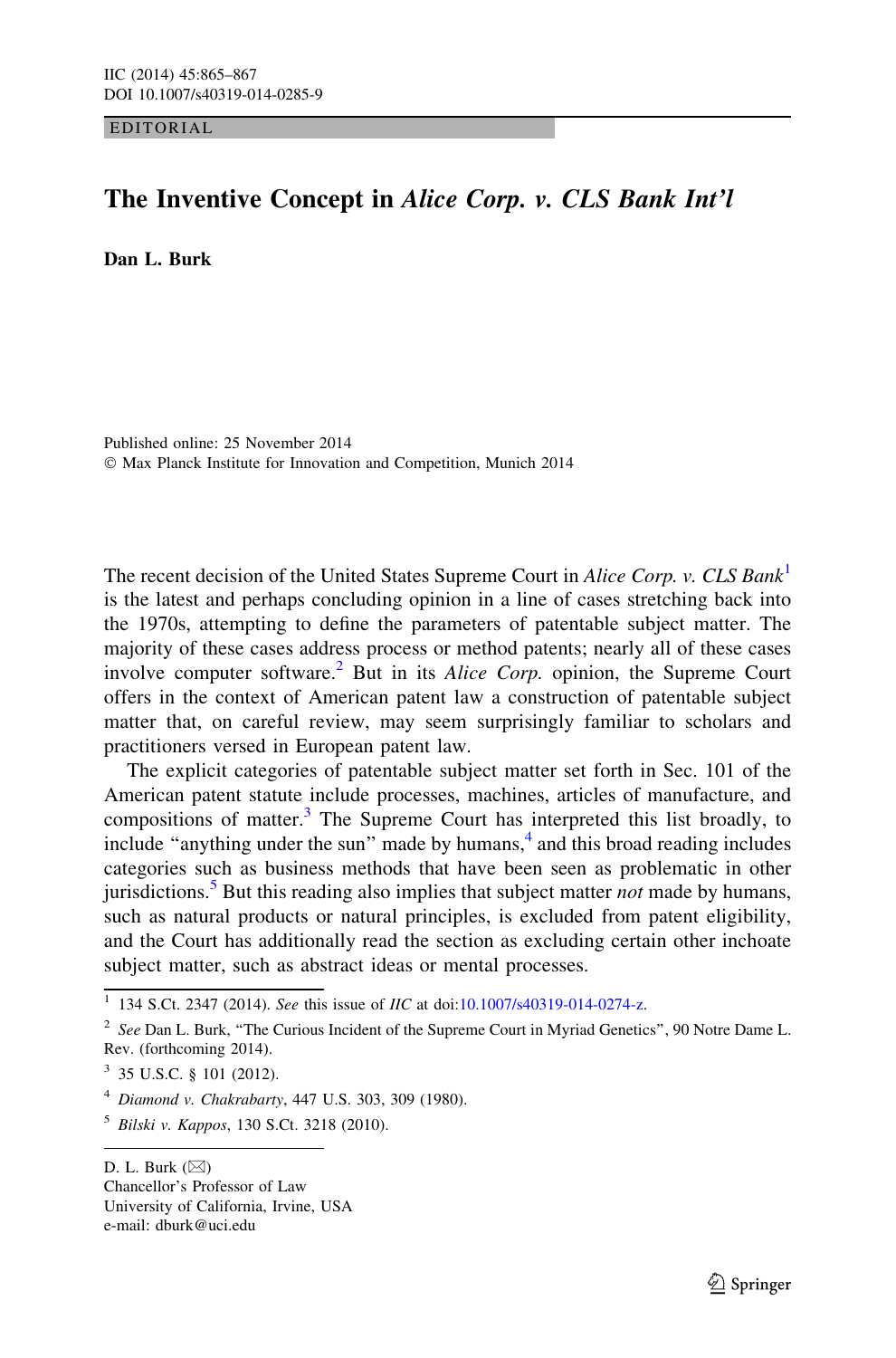The claims in *Alice Corp*. entailed a computer implemented method for resolving financial transactions by means of a third-party intermediary. The patent included process claims, systems claims drawn to implementation in an digital computer, and media claims drawn to devices inscribed with software. All these were alleged to entail unpatentable abstractions. The Supreme Court decided the question of patent eligibility by applying a two-step test derived from its earlier opinion on diagnostic methods in Mayo v. Prometheus.<sup>6</sup> As articulated in the Alice Corp. opinion, this test first assesses whether the claims of a patent are directed to a prohibited category such as a ''law of nature'' or an ''abstract idea.'' If so, then the second step considers whether the claims entail an "inventive concept" that produces something more than an attempt to claim the prohibited subject matter.

The method claims in *Alice Corp*. failed the test: the Court first determined that they were drawn to the abstract idea of a third-party intermediary in financial transactions. Turning to the second step, the Court determined that the abstract idea was implemented in a generic computer system, and that such a routine or commonplace implementation lacked an ''inventive concept.'' Given that the method claims failed the test, the Court held that the system and media claims failed as well; they were themselves the routine embodiment of the ineligible abstract idea.

Perhaps the most striking feature of the opinion is its focus on the requirement for an ''inventive concept.'' This choice of terminology is perhaps unfortunate, as it closely resembles the terminology of ''inventive step'' that is used in much of the world to designate the requirement for a patentable invention to be a significant advance over the prior art. Typically the ''inventive step'' requirement, which is found in many patent systems, including as Art. 52 of the European Patent Convention, $\frac{7}{1}$  is considered equivalent to the ''non-obviousness'' requirement found in Sec. 103 of the American patent statute, rather than equivalent to any U.S. subject matter provision.

At the same time, the potentially confusing choice of terminology may ultimately prove instructive. The components of the Alice Corp. test bear comparison to reasoning from the European Patent Office that grapples with essentially the same problem. Article 52 of the European Patent Convention articulates not only the requirement of an ''inventive step'' but also explicitly lists categories of prohibited subject matter, including categories similar to those formulated in the common law jurisprudence of the United States Supreme Court.<sup>8</sup> Specifically, Art. 52 excludes discoveries, scientific theories, and mathematical methods, as well as mental acts, business methods, and computer programs "as such."<sup>9</sup>

The EPO has struggled for several decades to determine the meaning of the ''as such'' caveat in the EPC provision. At different times the EPO has deployed different tests, looking sometimes for a ''technical contribution'' or sometimes for a

<sup>6</sup> 132 S.Ct. 1289 (2012).

<sup>7</sup> Convention on the Grant of European Patents, Art. 52, Oct. 5, 1973, 1065 U.N.T.S. 199 [hereinafter EPC].

 $8$  *Id.* at Art. 52(2).

 $9$  Id.